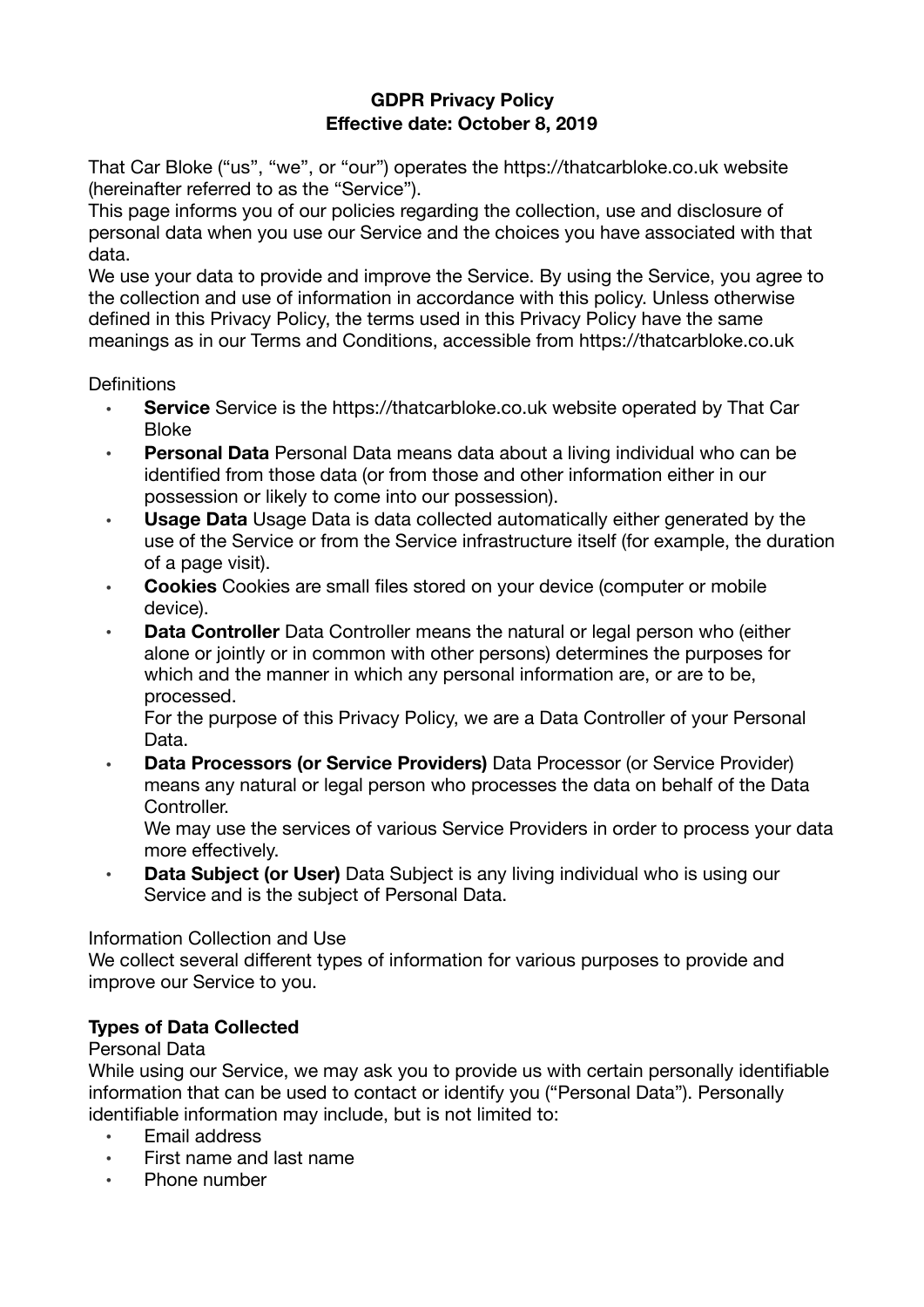We may use your Personal Data to contact you with newsletters, marketing or promotional materials and other information that may be of interest to you. You may opt out of receiving any, or all, of these communications from us by following the unsubscribe link or the instructions provided in any email we send.

### Usage Information

We may also collect information on how the Service is accessed and used ("Usage Data"). This Usage Data may include information such as your computer's Internet Protocol address (e.g. IP address), browser type, browser version, the pages of our Service that you visit, the time and date of your visit, the time spent on those pages, unique device identifiers and other diagnostic data.

### Tracking & Cookies Data

We use cookies and similar tracking technologies to track the activity on our Service and we hold certain information.

Cookies are files with a small amount of data which may include an anonymous unique identifier. Cookies are sent to your browser from a website and stored on your device. Other tracking technologies are also used such as beacons, tags and scripts to collect and track information and to improve and analyse our Service.

You can instruct your browser to refuse all cookies or to indicate when a cookie is being sent. However, if you do not accept cookies, you may not be able to use some portions of our Service.

Examples of Cookies we use:

- **Session Cookies.** We use Session Cookies to operate our Service.
- **• Preference Cookies.** We use Preference Cookies to remember your preferences and various settings.
- **• Security Cookies.** We use Security Cookies for security purposes.

# Use of Data

That Car Bloke uses the collected information for various purposes:

- To provide and maintain our Service
- To notify you about changes to our Service
- To allow you to participate in interactive features of our Service when you choose to do so
- To provide customer support
- To gather analysis or valuable information so that we can improve our Service
- To monitor the usage of our Service
- To detect, prevent and address technical issues
- To provide you with news, special offers and general information about other goods, services and events which we offer that are similar to those that you have already purchased or enquired about unless you have opted not to receive such information

Legal Basis for Processing Personal Data under the General Data Protection Regulation (GDPR)

If you are from the European Economic Area (EEA), That Car Bloke legal basis for collecting and using the personal information described in this Privacy Policy depends on the Personal Data we collect and the specific context in which we collect it.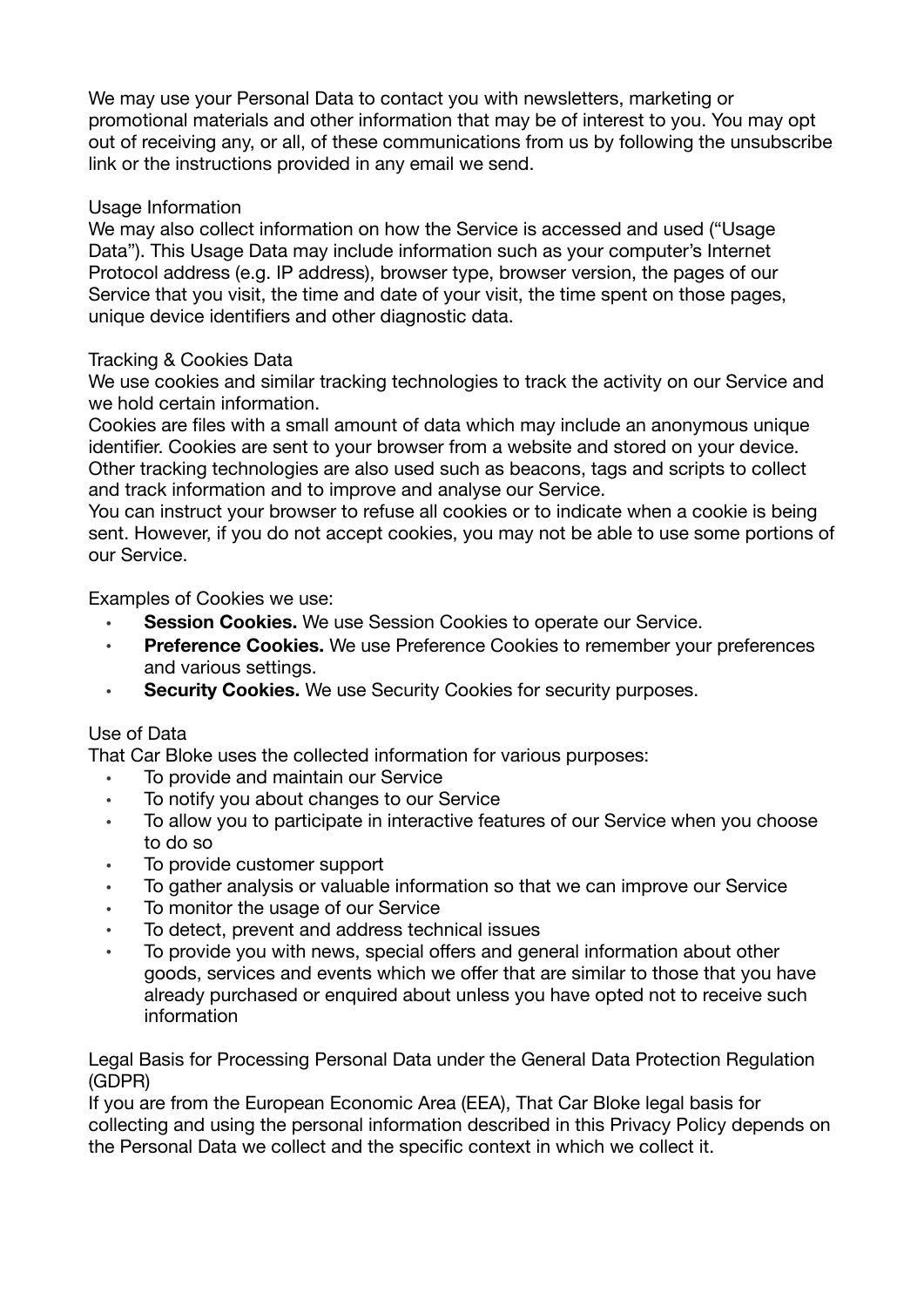That Car Bloke may process your Personal Data because:

- We need to perform a contract with you
- You have given us permission to do so
- The processing is in our legitimate interests and it is not overridden by your rights
- To comply with the law

### Retention of Data

That Car Bloke will retain your Personal Data only for as long as is necessary for the purposes set out in this Privacy Policy. We will retain and use your Personal Data to the extent necessary to comply with our legal obligations (for example, if we are required to retain your data to comply with applicable laws), resolve disputes and enforce our legal agreements and policies.

That Car Bloke will also retain Usage Data for internal analysis purposes. Usage Data is generally retained for a shorter period of time, except when this data is used to strengthen the security or to improve the functionality of our Service, or we are legally obligated to retain this data for longer periods.

### Transfer of Data

Your information, including Personal Data, may be transferred to  $-$  and maintained on  $$ computers located outside of your state, province, country or other governmental jurisdiction where the data protection laws may differ from those of your jurisdiction. If you are located outside United Kingdom and choose to provide information to us, please note that we transfer the data, including Personal Data, to United Kingdom and process it there.

Your consent to this Privacy Policy followed by your submission of such information represents your agreement to that transfer.

That Car Bloke will take all the steps reasonably necessary to ensure that your data is treated securely and in accordance with this Privacy Policy and no transfer of your Personal Data will take place to an organisation or a country unless there are adequate controls in place including the security of your data and other personal information.

# **Disclosure of Data**

#### Disclosure for Law Enforcement

Under certain circumstances, That Car Bloke may be required to disclose your Personal Data if required to do so by law or in response to valid requests by public authorities (e.g. a court or a government agency).

#### Legal Requirements

That Car Bloke may disclose your Personal Data in the good faith belief that such action is necessary to:

- To comply with a legal obligation
- To protect and defend the rights or property of That Car Bloke
- To prevent or investigate possible wrongdoing in connection with the Service
- To protect the personal safety of users of the Service or the public
- To protect against legal liability

# Security of Data

The security of your data is important to us but remember that no method of transmission over the Internet or method of electronic storage is 100% secure. While we strive to use commercially acceptable means to protect your Personal Data, we cannot guarantee its absolute security.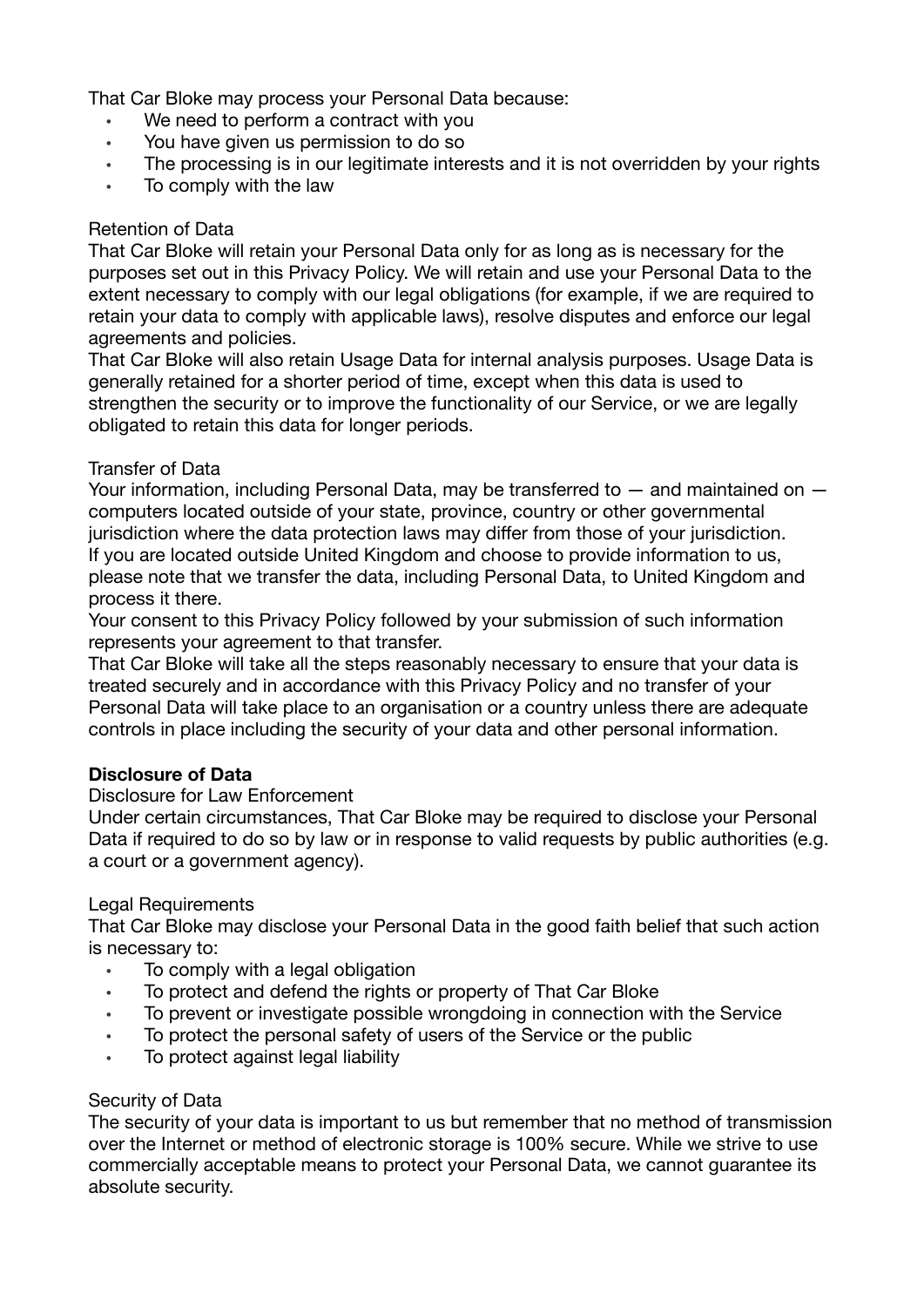Our Policy on "Do Not Track" Signals under the California Online Protection Act (CalOPPA)

We do not support Do Not Track ("DNT"). Do Not Track is a preference you can set in your web browser to inform websites that you do not want to be tracked.

You can enable or disable Do Not Track by visiting the Preferences or Settings page of your web browser.

Your Data Protection Rights under the General Data Protection Regulation (GDPR) If you are a resident of the European Economic Area (EEA), you have certain data protection rights. That Car Bloke aims to take reasonable steps to allow you to correct, amend, delete or limit the use of your Personal Data.

If you wish to be informed about what Personal Data we hold about you and if you want it to be removed from our systems, please contact us.

In certain circumstances, you have the following data protection rights:

- **• The right to access, update or delete the information we have on you.** Whenever made possible, you can access, update or request deletion of your Personal Data directly within your account settings section. If you are unable to perform these actions yourself, please contact us to assist you.
- **The right of rectification.** You have the right to have your information rectified if that information is inaccurate or incomplete.
- **The right to object.** You have the right to object to our processing of your Personal Data.
- **The right of restriction.** You have the right to request that we restrict the processing of your personal information.
- **The right to data portability.** You have the right to be provided with a copy of the information we have on you in a structured, machine-readable and commonly used format.
- **The right to withdraw consent.** You also have the right to withdraw your consent at any time where That Car Bloke relied on your consent to process your personal information.

Please note that we may ask you to verify your identity before responding to such requests.

You have the right to complain to a Data Protection Authority about our collection and use of your Personal Data. For more information, please contact your local data protection authority in the European Economic Area (EEA).

# Service Providers

We may employ third party companies and individuals to facilitate our Service ("Service Providers"), provide the Service on our behalf, perform Service-related services or assist us in analysing how our Service is used.

These third parties have access to your Personal Data only to perform these tasks on our behalf and are obligated not to disclose or use it for any other purpose.

# Analytics Providers

We may use third-party Service Providers to monitor and analyse the use of our Service.

**Google Analytics** Google Analytics is a web analytics service offered by Google that tracks and reports website traffic. Google uses the data collected to track and monitor the use of our Service. This data is shared with other Google services. Google may use the collected data to contextualise and personalise the ads of its own advertising network.

You can opt-out of having made your activity on the Service available to Google